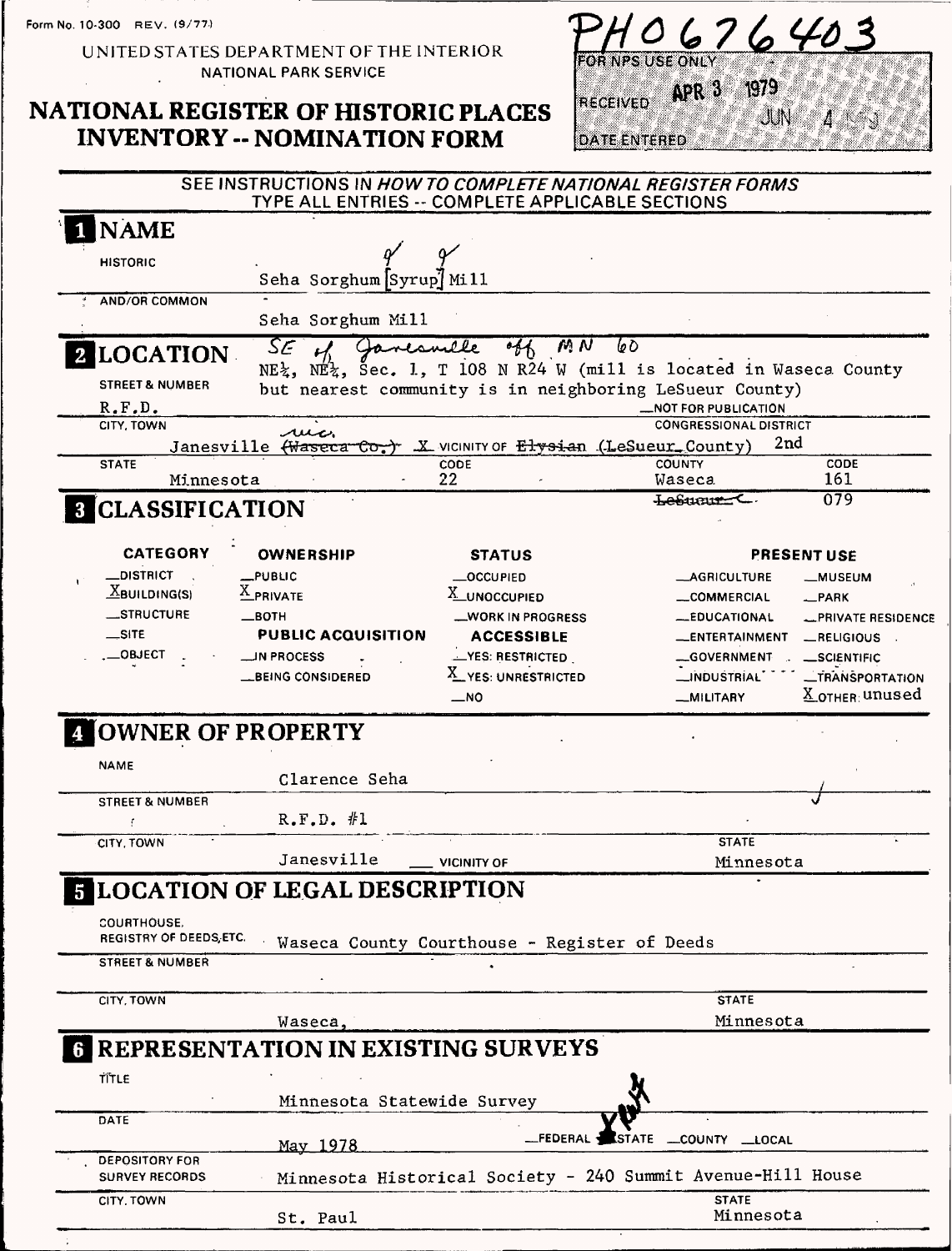## **Z** DESCRIPTION

| <b>CONDITION</b>            |                      | <b>CHECK ONE</b>  | <b>CHECK ONE</b>       |          |  |
|-----------------------------|----------------------|-------------------|------------------------|----------|--|
| <b>__EXCELLENT</b>          | <b>ADETERIORATED</b> | <b>XUNALTERED</b> | <b>X</b> ORIGINAL SITE |          |  |
| $\underline{\text{X}}$ GOOD | __RUINS              | <b>_ALTERED</b>   | __MOVED                | DATE____ |  |
| $X$ FAIR                    | __UNEXPOSED          |                   |                        |          |  |

DESCRIBE THE PRESENT AND ORIGINAL (IF KNOWN) PHYSICAL APPEARANCE

The Seha Sorghum  $Syrup$  Mill stands on a farmstead located in NE $\chi$ , NE $\chi$ , Sec. 1, T 108N", R24W, amongst low rolling hills is the rich agricultural land of south central Minnesota. It is about one mile east of the community of Elysian.

The mill consists of a small cluster of adjoining wood frame buildings, lean-tos, and sheds, all on a stone rubble foundation. All are single story although the complex is built on a low hill with the rear structures at a higher elevation than the front structures thus allowing the entire operation to use a liquid gravity flow system with no pumps.

The elements of the sorghum mill are as follows (not in order of process):

Evaporator Room. The evaporator room is located on the northwest corner of the complex and is the oldest part of the structure, being built ca. 1904-05. It is approximately 16 x 27 feet, single story, wood frame with vertical wood siding, and a low pitched gable roof of unequal slopes, with wood shingles. There are two eightover-eight double hung sash windows in each of the two exterior (north and west) walls. Along the south eve are three small windows which give a monitor-like appearance. The main mill door is in the west wall. Atop the roof is the evaporator ventilator monitor, 12 feet long, a structural element which usually distinguishes all sorghum syrup mills.

Storage Tank Room, This is a 9-foot 4-inch x 16-foot 6-inch shed addition to the south wall of the evaporator room.

Defecation Tank Room. This 11-foot 8-inch x 21-foot structure is located to the west (slightly uphill) of the evaporator room. Reportedly built in the 1930s, its construction is similar to that of the evaporator room.

Stationary Steam Engine and Boiler. Directly to the south of the evaporator and defecation tank rooms are the stationary steam engine and boiler. The steam engine is mounted on a 6-foot 8-inch x 18-foot concrete and brick platform partially surrounded by a rubble stone wall. The engine is of Mankato (Minnesota) manufacture, reportedly ca. 1860s. It was installed in its present location when the mill was first constructed, ca. 1904-05. It has a 4-foot diameter flywheel and generates about 16 horsepower using 80 to 105 pounds per square inch of steam. To the southwest is the boiler, mounted on an 8-foot 8-inch x 20-foot 6-inch yellow brick base. Manufactured by William Bros Boiler & Manufacturing Company of Minneapolis, it reportedly was installed in the 1940s. A tall metal pipe chimney rises above the boiler which was fired by either two tons of coal or four cords of wood, per day. This engine and boiler area is open to the east and south.

The entire defecation tank room and the steam engine and boiler area immediately to the south are covered with a single gable roof constructed of widely spaced wood boards sheathed in places with corrugated metal sheets. The southeast corner of this roof structure (that section covering the open area in front of the engine and boiler) is now partially collapsed.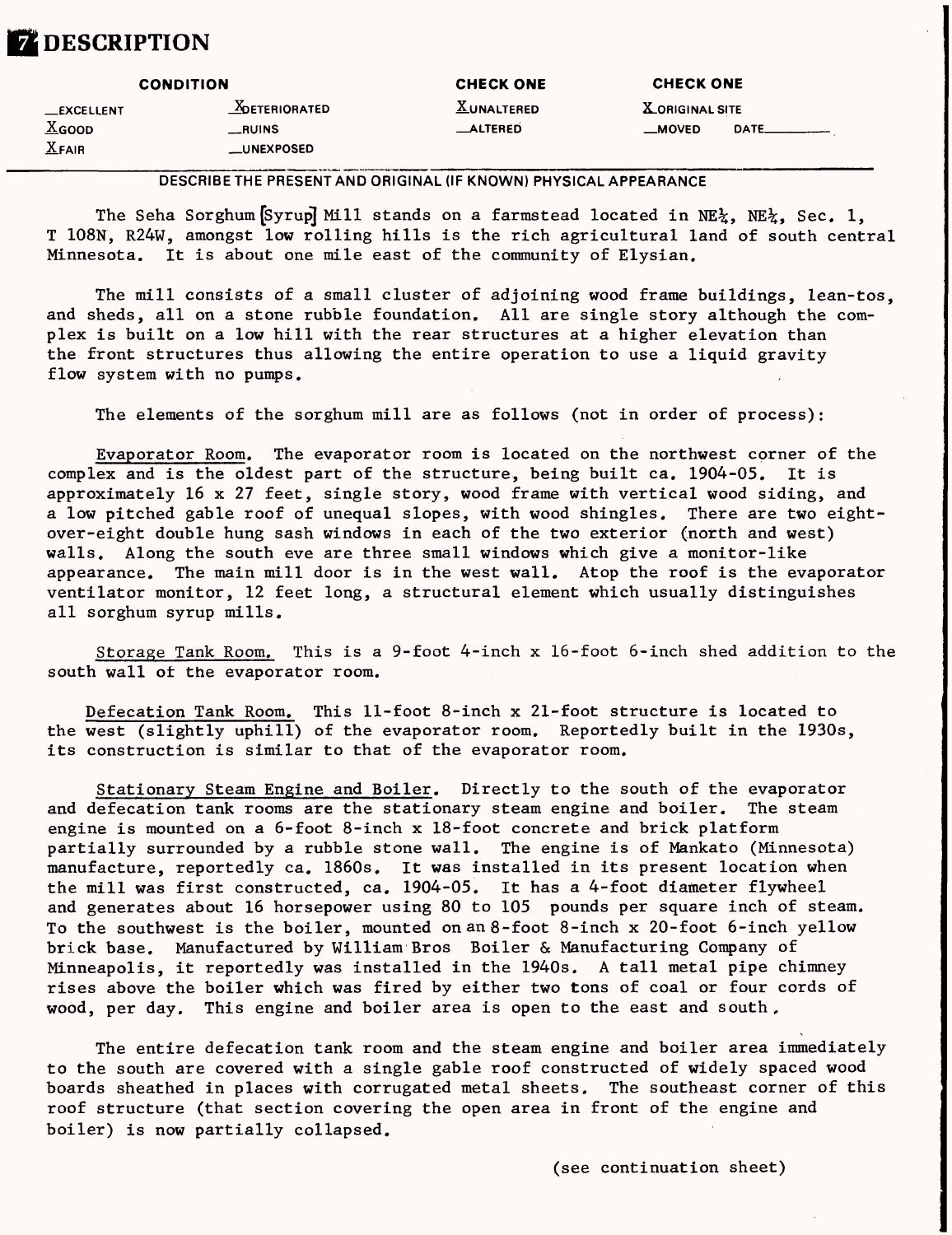# *im* **SIGNIFICANCE**

| <b>PERIOD</b> | AREAS OF SIGNIFICANCE -- CHECK AND JUSTIFY BELOW |                          |                               |                                            |  |  |
|---------------|--------------------------------------------------|--------------------------|-------------------------------|--------------------------------------------|--|--|
| _PREHISTOHIC  | <b>_ARCHEOLOGY-PREHISTORIC</b>                   | COMMUNITY PLANNING       | <b>LANDSCAPE ARCHITECTURE</b> | $-$ RELIGION                               |  |  |
| $-1400-1499$  | <b>_ARCHEOLOGY-HISTORIC</b>                      | CONSERVATION             | _LAW                          | $\_$ SCIENCE                               |  |  |
| -1500-1599    | <b>XAGRICULTURE</b>                              | <b>ECONOMICS</b>         | <b>LITERATURE</b>             | __SCULPTURE                                |  |  |
| 1600-1699     | <b>_ARCHITECTURE</b>                             | <b>EDUCATION</b>         | <b>MILITARY</b>               | $\underline{\text{X}}$ SOCIAL/HUMANITARIAN |  |  |
| 1700-1799_    | ART                                              | <b>XENGINEERING</b>      | __MUSIC                       | THEATER                                    |  |  |
| —1800-1899    | $\equiv$ COMMERCE                                | _EXPLORATION/SETTLEMENT  | <b>_PHILOSOPHY</b>            | __TRANSPORTATION                           |  |  |
| $X_{900}$ .   | COMMUNICATIONS                                   | $\underline{X}$ INDUSTRY | _POLITICS/GOVERNMENT          | $\equiv$ OTHER (SPECIFY)                   |  |  |
|               |                                                  | $\equiv$ INVENTION       |                               |                                            |  |  |
|               |                                                  |                          |                               |                                            |  |  |

**SPECIFIC DATES 1904-05; 1930s BUILDER/AReHfTECT Cornelius L. Seha**

#### **STATEMENT OF SIGNIFICANCE**

The Seha Sorghum [Syrup] Mill, built ca. 1904-05, is significant for its historic associations with county and regional agriculture and industry. In addition, it is the only known historic sorghum syrup mill remaining in Minnesota. This fact is enhanced by the presence of all of the mill's sorghum syrup processing machinery, including a stationary steam engine on its original mount.

Sorghum syrup production in Minnesota is reported in the United States Census as early as 1860 and reached its peak production in 1880 when 543,369 gallons were produced. The Seha Mill site is in the south central region which consistently supplied about three-quarters of all sorghum syrup produced in the state between 1870 and 1940. Sorghum processing at the Seha mill location reportedly began during the 1880s or 1890s, employing portable equipment which was used in the sorghum cane field during the harvesting season. Minnesota business directories report more than 60 different sorghum syrup manufacturers for the mid-1880s. By 1940 state syrup production was down to 29,819 gallons and today there are only two active commercial sorghum mills remaining in Minnesota and they are not historic structures.

About 1904-05 Cornelius L. Seha, father of the current owner, built a permanent sorghum syrup mill installation on his farm. Part of this structure survives today as the evaporator room which is the most prominent part of the mill building complex when viewed from the east or front. Cornelius designed the mill on a hill location so a gravity flow system could be employed for transportation of sorghum liquid through the various stages of the syrup-making process.

At the same time that the first structure was built the stationary steam engine was mounted on its present site. The engine and boiler served a double function. The engine itself powered the cane roll mill and stalk conveyor while additional steam heated the sorghum juice in the defecation tanks and boiled down the juice into syrup in the evaporator.

During the 1930s the mill underwent repair and renovation. The structures other than the evaporator room were erected and much of the processing equipment was installed, although it reportedly was old equipment at that time. Sorghum syrup processing stopped ca. 1955-56 and the mill and all equipment remain today as they were when operations ceased.

The present owner is very much in favor of the preservation of the mill as is the nearest local historical society, which envisions a restored sorghum syrup mill to complement the nearby steam powered Geldner Saw Mill (National Register) which they are also restoring.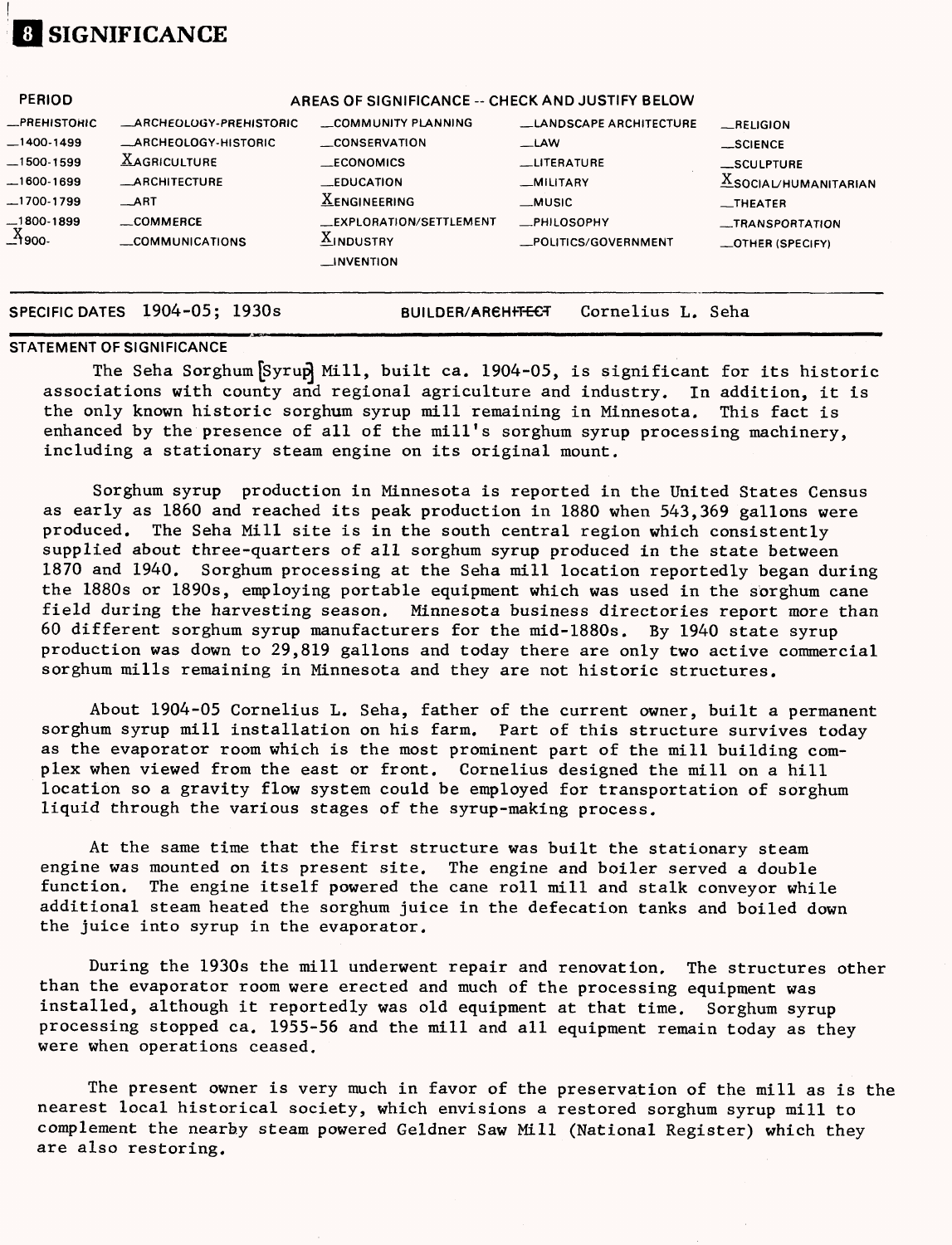### **9 MAJOR BIBLIOGRAPHICAL REFERENCES**

Collier, Peter. Sorghum: Its Culture and Manufacture, Economically Considered as a Source of Sugar, Syrup, and Fodder. Cincinnati: Robert Clarke & Co., 1884.<br>Willaman, J.J., R.M. West, and C.P. Bull. Sorghum and Sorghum Sirup Manufacture. University of Minnesota Agricultural Experiment Station (St. Paul) Bulletin 187, September, 1919.

|                                                                                                                                                    | ACREAGE OF NOMINATED PROPERTY less than one                              |                |                                                                                                                                                                                                                                                                             |  |
|----------------------------------------------------------------------------------------------------------------------------------------------------|--------------------------------------------------------------------------|----------------|-----------------------------------------------------------------------------------------------------------------------------------------------------------------------------------------------------------------------------------------------------------------------------|--|
| QUADRANGLE NAME<br><b>UTM REFERENCES</b>                                                                                                           | Elysian                                                                  |                | 7.5<br>QUADRANGLE SCALE                                                                                                                                                                                                                                                     |  |
| $[4]$ 4, 8, 1, 2, 0<br>ا د .<br><b>EASTING</b><br>ZONE<br>C.                                                                                       | $4, 8$ 9, 3 3, 8, 0<br><b>NORTHING</b>                                   | <b>EASTING</b> | NORTHING                                                                                                                                                                                                                                                                    |  |
|                                                                                                                                                    |                                                                          |                |                                                                                                                                                                                                                                                                             |  |
|                                                                                                                                                    |                                                                          |                |                                                                                                                                                                                                                                                                             |  |
| <b>VERBAL BOUNDARY DESCRIPTION</b><br>LIST ALL STATES AND COUNTIES FOR PROPERTIES OVERLAPPING STATE OR COUNTY BOUNDARIES<br>to a depth of 50 feet. |                                                                          |                | The mill is located in Block 13 of the Original Town of Okaman, Janesville Township,<br>Waseca County. The nominated property includes the property on which the mill stands<br>(see floor plan sketch for dimensions) plus a buffer zone on all sides of the mill building |  |
| <b>STATE</b>                                                                                                                                       | CODE:                                                                    | <b>COUNTY</b>  | <b>CODE</b>                                                                                                                                                                                                                                                                 |  |
| <b>STATE</b>                                                                                                                                       | CODE                                                                     | <b>COUNTY</b>  | CODE                                                                                                                                                                                                                                                                        |  |
| 240 Summit Avenue-Hill House<br><b>CITY OR TOWN</b>                                                                                                |                                                                          |                | $(612)$ 296-9074<br><b>STATE</b>                                                                                                                                                                                                                                            |  |
| St. Paul                                                                                                                                           |                                                                          |                | Minnesota                                                                                                                                                                                                                                                                   |  |
| <b>IN STATE HISTORIC PRESERVATION OFFICER CERTIFICATION</b>                                                                                        | THE EVALUATED SIGNIFICANCE OF THIS PROPERTY WITHIN THE STATE IS:         | STATE X        | LOCAL                                                                                                                                                                                                                                                                       |  |
| NATIONAL____                                                                                                                                       |                                                                          |                | As the designated State Historic Preservation Officer for the National Historic Preservation Act of 1966 (Public Law 89-665), I                                                                                                                                             |  |
| criteria and procedures set forth by the National Park Service<br>STATE HISTORIC PRESERVATION OFFICER SIGNATURE                                    |                                                                          | rasell L       | hereby nominate this property for inclusion in the National Register and certify that it has been evaluated according to the                                                                                                                                                |  |
| Russell W. Fridley<br><b>TITLE</b>                                                                                                                 | State Historic Preservation Officer                                      |                | <b>DATE</b>                                                                                                                                                                                                                                                                 |  |
| <b>FOR NPS USE ONLY</b>                                                                                                                            | I HEREBY CERTIFY THAT THIS PROPERTY IS INCLUDED IN THE NATIONAL REGISTER |                | owe                                                                                                                                                                                                                                                                         |  |
| KEEPER OF THE NATIONAL REGISTER<br>\x1%78<br>Ua -<br>CHIEF OF REGISTRATION                                                                         | <i>braitham</i>                                                          |                | DATE                                                                                                                                                                                                                                                                        |  |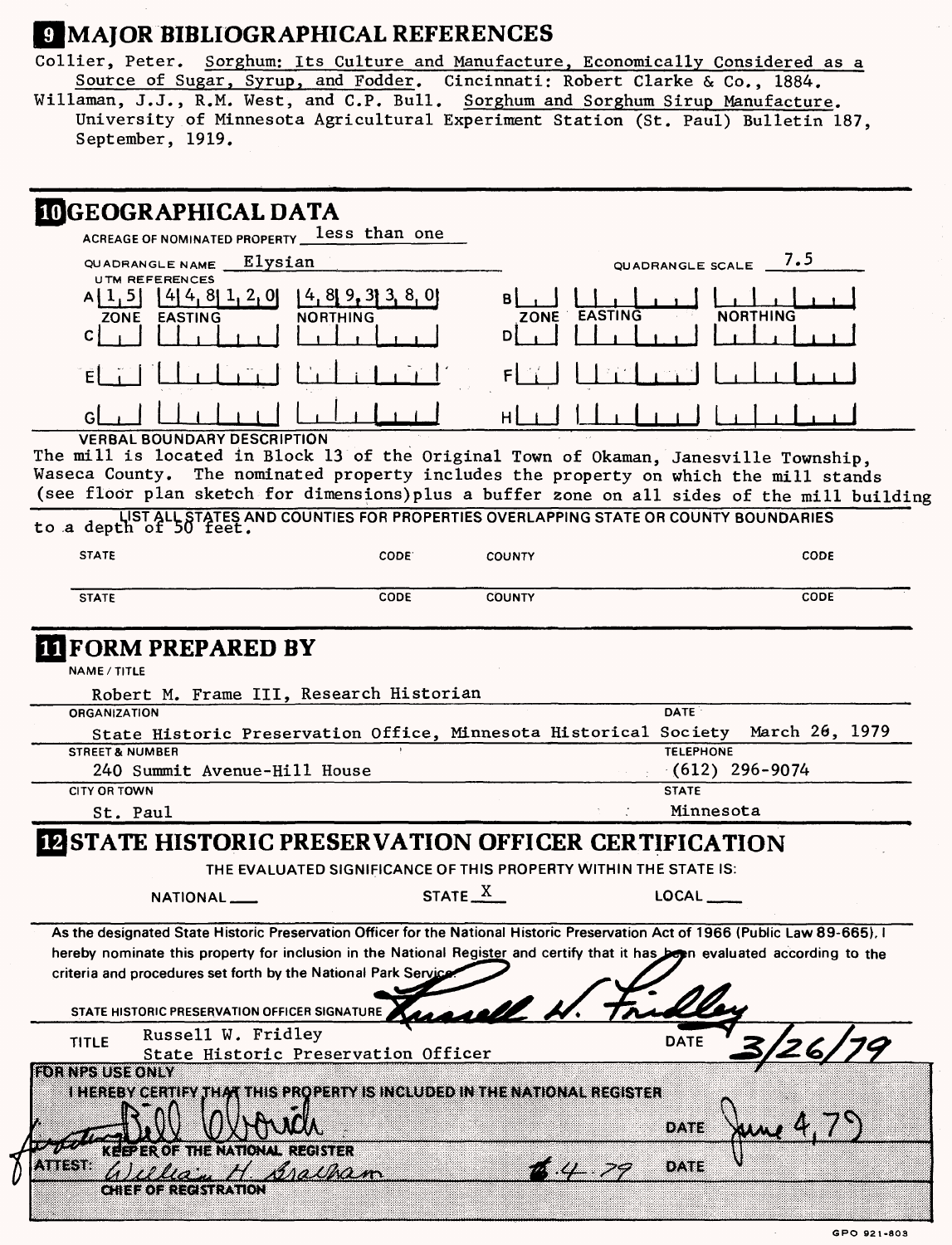### UNITED STATES DEPARTMENT OF THE INTERIOR NATIONAL PARK SERVICE

### **NATIONAL REGISTER OF HISTORIC PLACES INVENTORY -- NOMINATION FORM**

| <b>FOR NPS USE ONLY</b> |                  |      |          |
|-------------------------|------------------|------|----------|
| <b>RECEIVED</b>         | APR <sub>3</sub> | 1979 |          |
|                         |                  | JUN  | $4$ 1979 |
| <b>DATE ENTERED</b>     |                  |      |          |

Seha Sorghum  $\sqrt{S}$ yrup $\sqrt{M}$  Mill

| <b>CONTINUATION SHEET</b> | <b>ITEM NUMBER</b> | <b>PAGE</b> |  |
|---------------------------|--------------------|-------------|--|
|                           |                    |             |  |

Other Equipment. Immediately to the east of the defecation tank room is the three-roll cane mill and stalk conveyor, built by the Blymyer Manufacturing Company, Cincinnati, Ohio, in the late 19th century, it was powered by belt drive from the steam engine. Juice from the cane roll mill emptied via gravity flow into the defecation tanks below. The defecation tank room contains three tanks custombuilt in Red Wing, Minnesota, and installed in used condition in the 1930s. Each tank is 5-feet x 7 feet 5-inches x 2-feet 4-inches deep. Here juice was heated with steam to the boiling point to remove impurities or "green scum." Thus purified, the juice flowed via gravity into the custom-built Red Wing evaporator which boiled juice down to syrup using steam pipes laid in the sloping evaporator troughs, with the moisture carried out through the ventilator monitor on the roof. The evaporator could process 50 gallons of syrup per hour, and reportedly was installed used in the 1930s.

Syrup was cooled in a water cooler and then transferred via gravity flow into the three basswood holding tanks in the storage tank room. The syrup was sold in 60 gallon hogsheads, 32 gallon barrels, and 5 and 10 pound pails.

Except for the partially collapsed roof over the southeast corner all structures are in fair to good condition. Some floorboards in the defecation tank room are disintegrating. With the possible exception of the boiler and power transmission belting, all equipment including the steam engine would be operable if cleaned, according to the present owner who was the last person to operate the mill.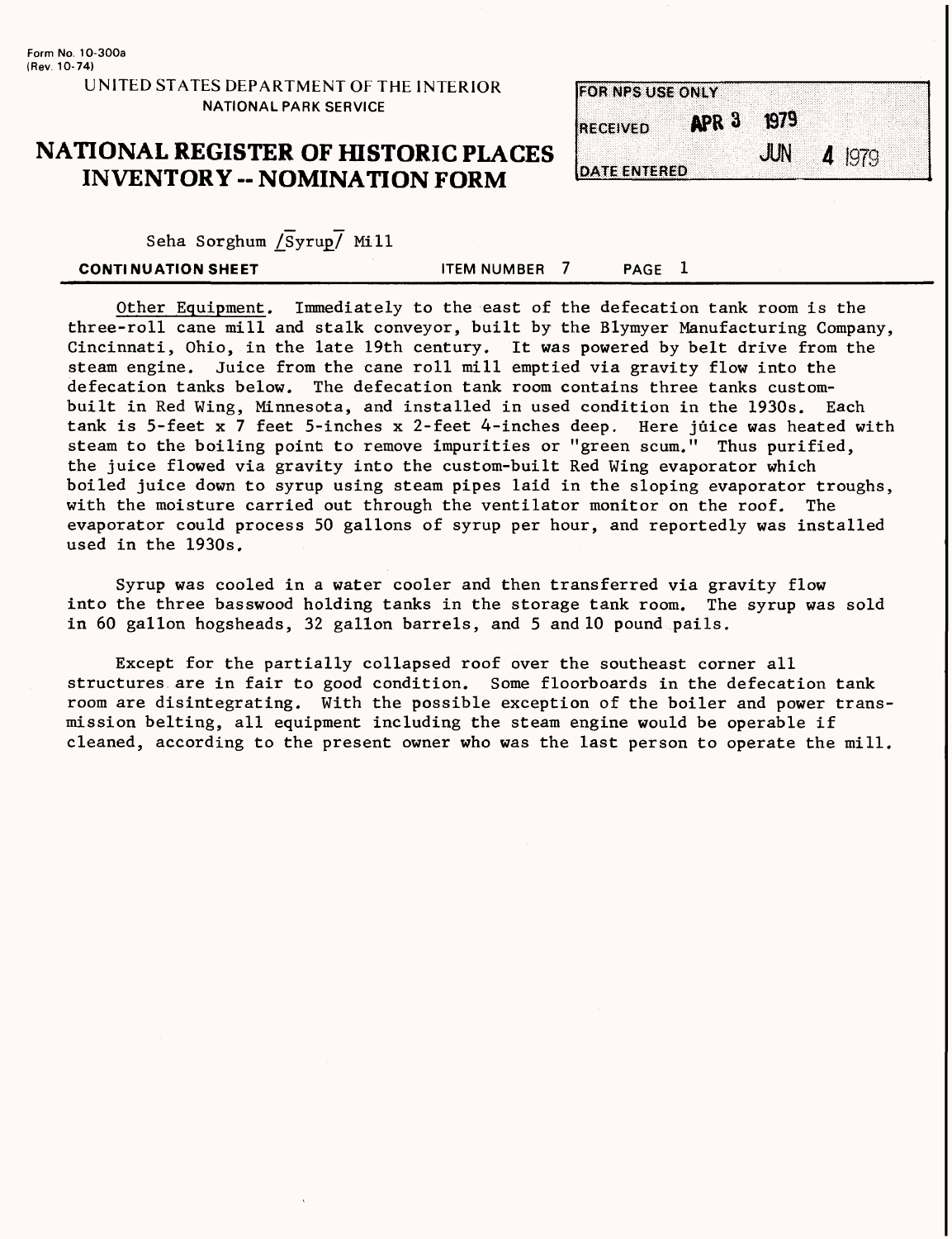

SEHA SORGHUM (SYRUP) MILL, Janesville (Waseca Co.), vicinity of Elysian (Le Sueur Co.), MN.